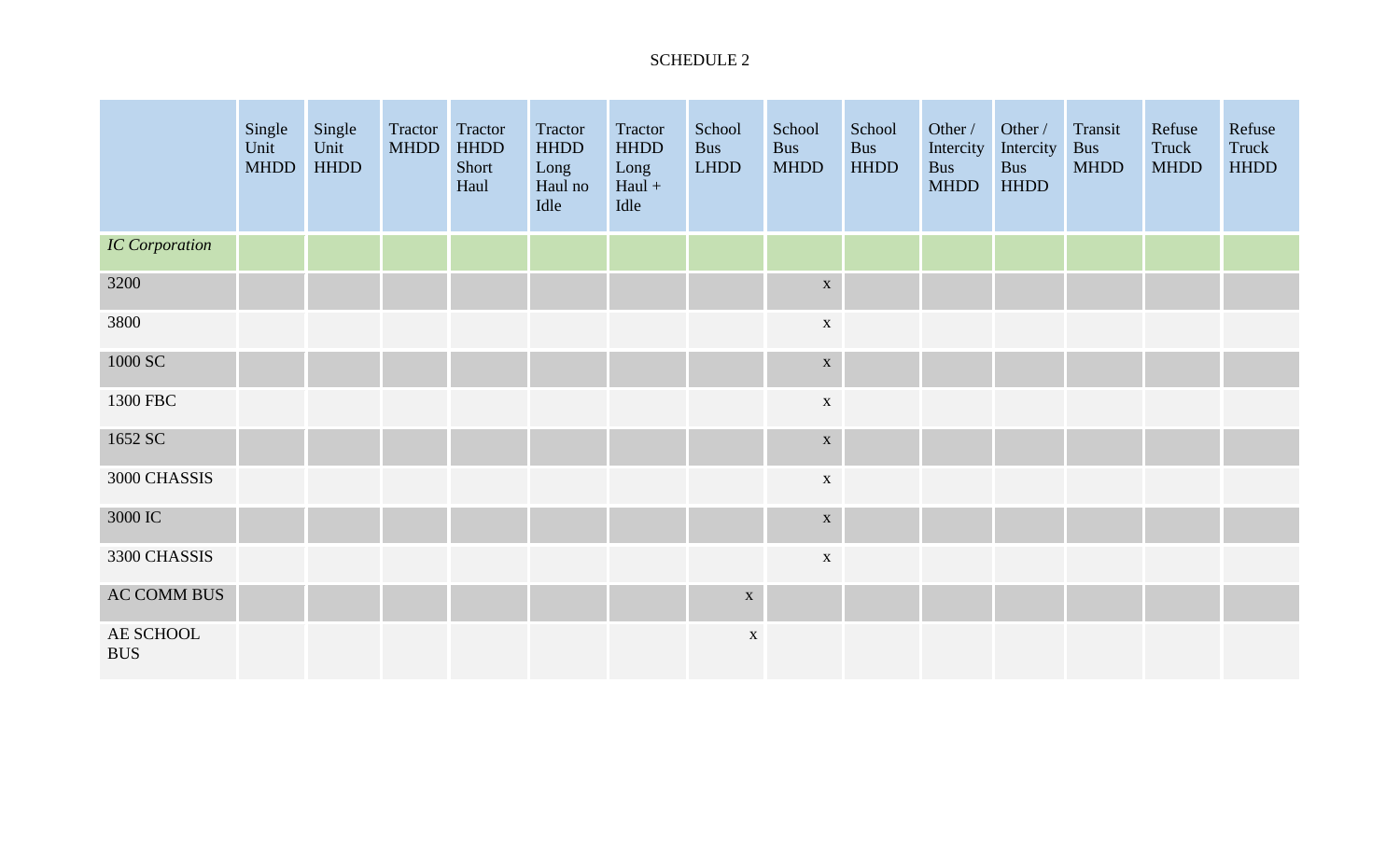|                                                  | Single<br>Unit<br><b>MHDD</b> | Single<br>Unit<br><b>HHDD</b> | Tractor Tractor<br><b>MHDD</b> | <b>HHDD</b><br>Short<br>Haul | Tractor<br><b>HHDD</b><br>Long<br>Haul no<br>Idle | Tractor<br><b>HHDD</b><br>Long<br>$Haul +$<br>Idle | School<br><b>Bus</b><br><b>LHDD</b> | School<br><b>Bus</b><br><b>MHDD</b> | School<br>Bus<br><b>HHDD</b> | Other /<br>Intercity<br><b>Bus</b><br><b>MHDD</b> | Other /<br>Intercity<br><b>Bus</b><br><b>HHDD</b> | Transit<br>Bus<br><b>MHDD</b> | Refuse<br>Truck<br><b>MHDD</b> | Refuse<br>Truck<br><b>HHDD</b> |
|--------------------------------------------------|-------------------------------|-------------------------------|--------------------------------|------------------------------|---------------------------------------------------|----------------------------------------------------|-------------------------------------|-------------------------------------|------------------------------|---------------------------------------------------|---------------------------------------------------|-------------------------------|--------------------------------|--------------------------------|
| $\rm BE$<br>COMMERCIAL<br><b>BUS</b>             |                               |                               |                                |                              |                                                   |                                                    | $\mathbf X$                         |                                     |                              |                                                   |                                                   |                               |                                |                                |
| BE SCHOOL<br><b>BUS</b>                          |                               |                               |                                |                              |                                                   |                                                    | $\mathbf{X}$                        |                                     |                              |                                                   |                                                   |                               |                                |                                |
| CE<br><b>COMMERCIAL</b>                          |                               |                               |                                |                              |                                                   |                                                    |                                     | $\mathbf X$                         |                              |                                                   |                                                   |                               |                                |                                |
| CE<br><b>INTEGRATED</b>                          |                               |                               |                                |                              |                                                   |                                                    |                                     | $\mathbf{X}$                        |                              |                                                   |                                                   |                               |                                |                                |
| CE SCHOOL<br><b>BUS</b>                          |                               |                               |                                |                              |                                                   |                                                    |                                     | $\mathbf X$                         |                              |                                                   |                                                   |                               |                                |                                |
| $\rm FE$<br><b>COMMERCIAL</b>                    |                               |                               |                                |                              |                                                   |                                                    |                                     | $\mathbf X$                         |                              |                                                   |                                                   |                               |                                |                                |
| $\ensuremath{\mathsf{FE}}$<br><b>INTERGRATED</b> |                               |                               |                                |                              |                                                   |                                                    |                                     | $\mathbf X$                         |                              |                                                   |                                                   |                               |                                |                                |
| FE SCHOOL<br><b>BUS</b>                          |                               |                               |                                |                              |                                                   |                                                    |                                     | $\mathbf X$                         |                              |                                                   |                                                   |                               |                                |                                |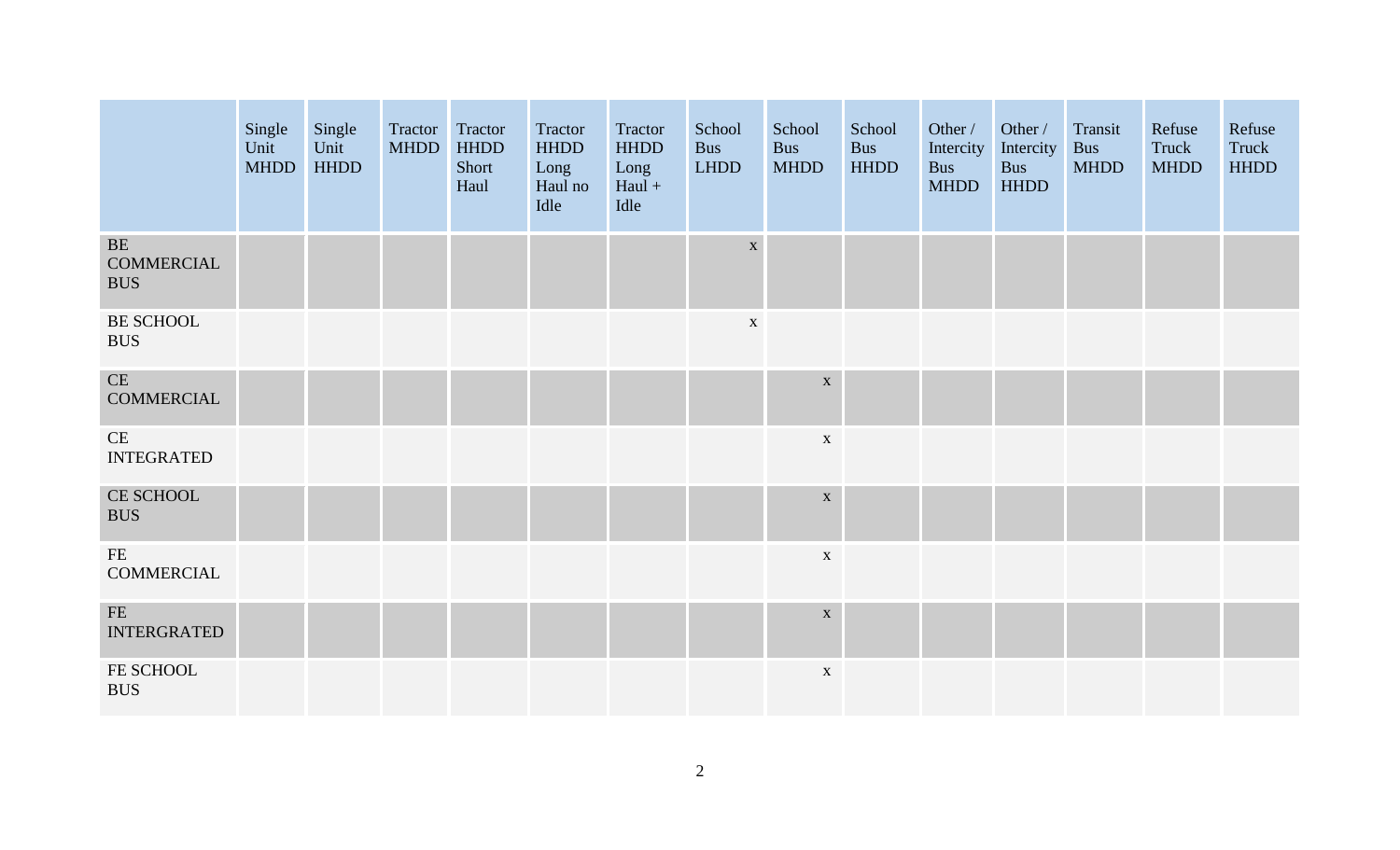|                                                            | Single<br>Unit<br><b>MHDD</b> | Single<br>Unit<br><b>HHDD</b> | Tractor<br><b>MHDD</b> | Tractor<br><b>HHDD</b><br>Short<br>Haul | Tractor<br><b>HHDD</b><br>Long<br>Haul no<br>Idle | Tractor<br><b>HHDD</b><br>Long<br>$Haul +$<br>Idle | School<br><b>Bus</b><br><b>LHDD</b> | School<br><b>Bus</b><br><b>MHDD</b> | School<br><b>Bus</b><br><b>HHDD</b> | Other /<br>Intercity<br><b>Bus</b><br><b>MHDD</b> | Other /<br>Intercity<br><b>Bus</b><br><b>HHDD</b> | Transit<br><b>Bus</b><br><b>MHDD</b> | Refuse<br>Truck<br><b>MHDD</b> | Refuse<br>Truck<br><b>HHDD</b> |
|------------------------------------------------------------|-------------------------------|-------------------------------|------------------------|-----------------------------------------|---------------------------------------------------|----------------------------------------------------|-------------------------------------|-------------------------------------|-------------------------------------|---------------------------------------------------|---------------------------------------------------|--------------------------------------|--------------------------------|--------------------------------|
| HC<br><b>INTEGRATED</b><br><b>COMMERCIAL</b><br><b>BUS</b> |                               |                               |                        |                                         |                                                   |                                                    |                                     | $\mathbf{X}$                        |                                     |                                                   |                                                   |                                      |                                |                                |
| RE<br>COMMERCIAL <sup>1</sup>                              |                               |                               |                        |                                         |                                                   |                                                    |                                     | $\mathbf{X}$                        | $\mathbf{X}$                        |                                                   |                                                   |                                      |                                |                                |
| $\mathbf{RE}$<br><b>INTEGRATED</b>                         |                               |                               |                        |                                         |                                                   |                                                    |                                     | $\mathbf X$                         | $\mathbf X$                         |                                                   |                                                   |                                      |                                |                                |
| RE SCHOOL<br><b>BUS</b>                                    |                               |                               |                        |                                         |                                                   |                                                    |                                     | $\mathbf{X}$                        | $\mathbf X$                         |                                                   |                                                   |                                      |                                |                                |
| TC COMM BUS                                                |                               |                               |                        |                                         |                                                   |                                                    |                                     | $\mathbf X$                         |                                     |                                                   |                                                   |                                      |                                |                                |
| <b>International</b>                                       |                               |                               |                        |                                         |                                                   |                                                    |                                     |                                     |                                     |                                                   |                                                   |                                      |                                |                                |
| 400                                                        | $\mathbf X$                   |                               |                        |                                         |                                                   |                                                    |                                     |                                     |                                     |                                                   |                                                   |                                      |                                |                                |
| 500                                                        | $\mathbf X$                   |                               |                        |                                         |                                                   |                                                    |                                     |                                     |                                     |                                                   |                                                   |                                      |                                |                                |

<sup>&</sup>lt;sup>1</sup> Select models can be utilized in multiple vehicle configurations with different duty cycles. If Navistar acquires such models, Navistar will use the VIN to confirm the appropriate classification.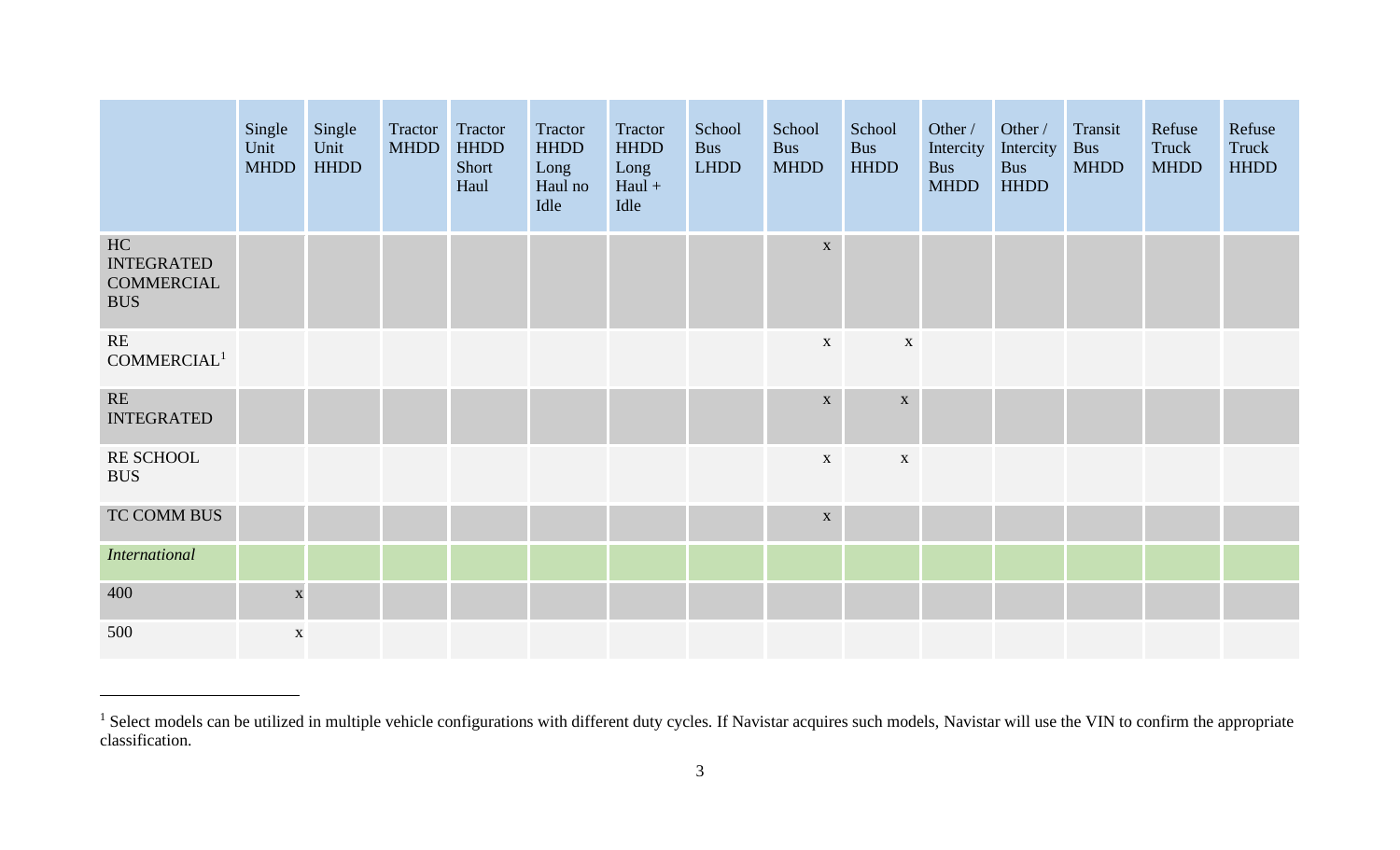|      | Single<br>Unit<br><b>MHDD</b> | Single<br>Unit<br><b>HHDD</b> | Tractor Tractor<br><b>MHDD</b> | <b>HHDD</b><br>Short<br>Haul | Tractor<br><b>HHDD</b><br>Long<br>Haul no<br>Idle | Tractor<br><b>HHDD</b><br>Long<br>$Haul +$<br>Idle | School<br><b>Bus</b><br><b>LHDD</b> | School<br>Bus<br><b>MHDD</b> | School<br><b>Bus</b><br><b>HHDD</b> | Other /<br>Intercity<br><b>Bus</b><br><b>MHDD</b> | Other /<br>Intercity<br><b>Bus</b><br><b>HHDD</b> | Transit<br><b>Bus</b><br><b>MHDD</b> | Refuse<br>Truck<br><b>MHDD</b> | Refuse<br>Truck<br><b>HHDD</b> |
|------|-------------------------------|-------------------------------|--------------------------------|------------------------------|---------------------------------------------------|----------------------------------------------------|-------------------------------------|------------------------------|-------------------------------------|---------------------------------------------------|---------------------------------------------------|--------------------------------------|--------------------------------|--------------------------------|
| 600  | $\mathbf X$                   |                               |                                |                              |                                                   |                                                    |                                     |                              |                                     |                                                   |                                                   |                                      |                                |                                |
| 900  | $\mathbf X$                   |                               |                                |                              |                                                   |                                                    |                                     |                              |                                     |                                                   |                                                   |                                      |                                |                                |
| 2554 | $\mathbf X$                   |                               |                                |                              |                                                   |                                                    |                                     |                              |                                     |                                                   |                                                   |                                      |                                |                                |
| 2574 |                               | $\mathbf X$                   |                                |                              |                                                   |                                                    |                                     |                              |                                     |                                                   |                                                   |                                      |                                |                                |
| 2654 | $\mathbf X$                   |                               |                                |                              |                                                   |                                                    |                                     |                              |                                     |                                                   |                                                   |                                      |                                |                                |
| 2674 |                               | $\mathbf X$                   |                                |                              |                                                   |                                                    |                                     |                              |                                     |                                                   |                                                   |                                      |                                |                                |
| 3000 |                               |                               |                                |                              |                                                   |                                                    |                                     | $\mathbf X$                  |                                     |                                                   |                                                   |                                      |                                |                                |
| 3200 |                               |                               |                                |                              |                                                   |                                                    |                                     | $\mathbf X$                  |                                     |                                                   |                                                   |                                      |                                |                                |
| 3400 |                               |                               |                                |                              |                                                   |                                                    |                                     | $\mathbf X$                  |                                     |                                                   |                                                   |                                      |                                |                                |
| 3600 |                               |                               |                                |                              |                                                   |                                                    |                                     | $\mathbf X$                  |                                     |                                                   |                                                   |                                      |                                |                                |
| 3700 |                               |                               |                                |                              |                                                   |                                                    |                                     | $\mathbf X$                  |                                     |                                                   |                                                   |                                      |                                |                                |
| 3800 |                               |                               |                                |                              |                                                   |                                                    |                                     | $\mathbf X$                  |                                     |                                                   |                                                   |                                      |                                |                                |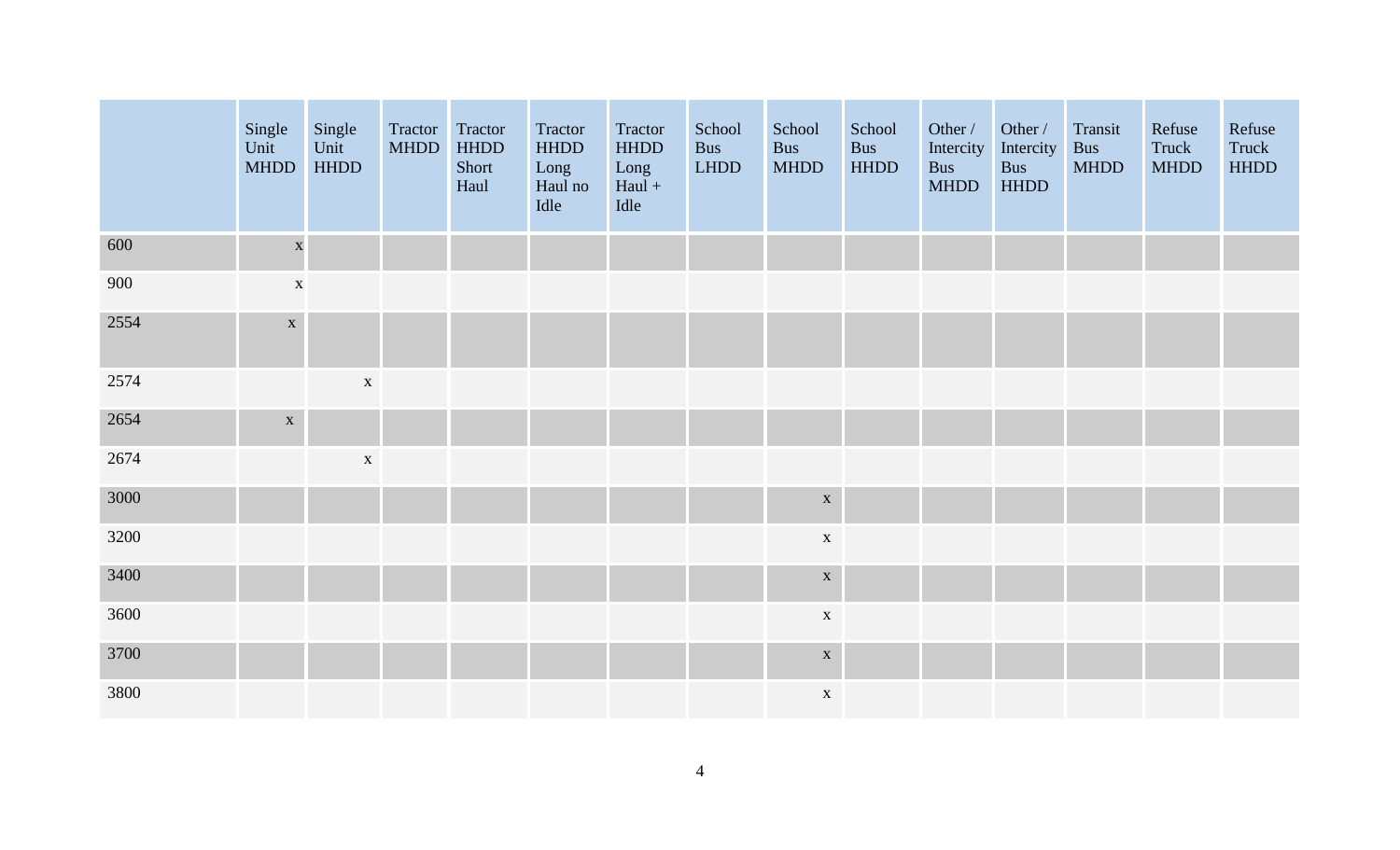|      | Single<br>Unit<br><b>MHDD</b> | Single<br>Unit<br><b>HHDD</b> | Tractor<br><b>MHDD</b> | Tractor<br><b>HHDD</b><br>Short<br>Haul | Tractor<br><b>HHDD</b><br>Long<br>Haul no<br>Idle | Tractor<br><b>HHDD</b><br>Long<br>$Haul +$<br>Idle | School<br><b>Bus</b><br>LHDD | School<br><b>Bus</b><br><b>MHDD</b> | School<br><b>Bus</b><br><b>HHDD</b> | Other /<br>Intercity<br><b>Bus</b><br><b>MHDD</b> | Other /<br>Intercity<br>Bus<br><b>HHDD</b> | Transit<br><b>Bus</b><br><b>MHDD</b> | Refuse<br>Truck<br><b>MHDD</b> | Refuse<br>Truck<br><b>HHDD</b> |
|------|-------------------------------|-------------------------------|------------------------|-----------------------------------------|---------------------------------------------------|----------------------------------------------------|------------------------------|-------------------------------------|-------------------------------------|---------------------------------------------------|--------------------------------------------|--------------------------------------|--------------------------------|--------------------------------|
| 4100 | $\mathbf X$                   |                               |                        |                                         |                                                   |                                                    |                              |                                     |                                     |                                                   |                                            |                                      |                                |                                |
| 4200 | $\mathbf X$                   |                               |                        |                                         |                                                   |                                                    |                              |                                     |                                     |                                                   |                                            |                                      |                                |                                |
| 4300 | $\mathbf{x}$                  |                               | $\mathbf X$            |                                         |                                                   |                                                    |                              |                                     |                                     |                                                   |                                            |                                      |                                |                                |
| 4400 | $\mathbf X$                   |                               | $\mathbf X$            |                                         |                                                   |                                                    |                              |                                     |                                     |                                                   |                                            |                                      |                                |                                |
| 4600 | $\mathbf X$                   |                               |                        |                                         |                                                   |                                                    |                              |                                     |                                     |                                                   |                                            |                                      |                                |                                |
| 4700 | $\mathbf X$                   |                               | $\mathbf X$            |                                         |                                                   |                                                    |                              |                                     |                                     |                                                   |                                            |                                      |                                |                                |
| 4800 | $\mathbf{x}$                  |                               |                        |                                         |                                                   |                                                    |                              |                                     |                                     |                                                   |                                            |                                      |                                |                                |
| 4900 | $\mathbf X$                   |                               | $\mathbf X$            |                                         |                                                   |                                                    |                              |                                     |                                     |                                                   |                                            |                                      |                                |                                |
| 5000 |                               | $\mathbf X$                   |                        |                                         |                                                   |                                                    |                              |                                     |                                     |                                                   |                                            |                                      |                                |                                |
| 5070 |                               | $\mathbf X$                   |                        |                                         |                                                   |                                                    |                              |                                     |                                     |                                                   |                                            |                                      |                                |                                |
| 5500 |                               | $\mathbf X$                   |                        | $\mathbf X$                             | $\mathbf X$                                       |                                                    |                              |                                     |                                     |                                                   |                                            |                                      |                                |                                |
| 5600 |                               | $\mathbf X$                   |                        | $\mathbf X$                             | $\mathbf X$                                       |                                                    |                              |                                     |                                     |                                                   |                                            |                                      |                                |                                |
| 5900 |                               | $\mathbf X$                   |                        | $\mathbf X$                             | $\mathbf X$                                       |                                                    |                              |                                     |                                     |                                                   |                                            |                                      |                                |                                |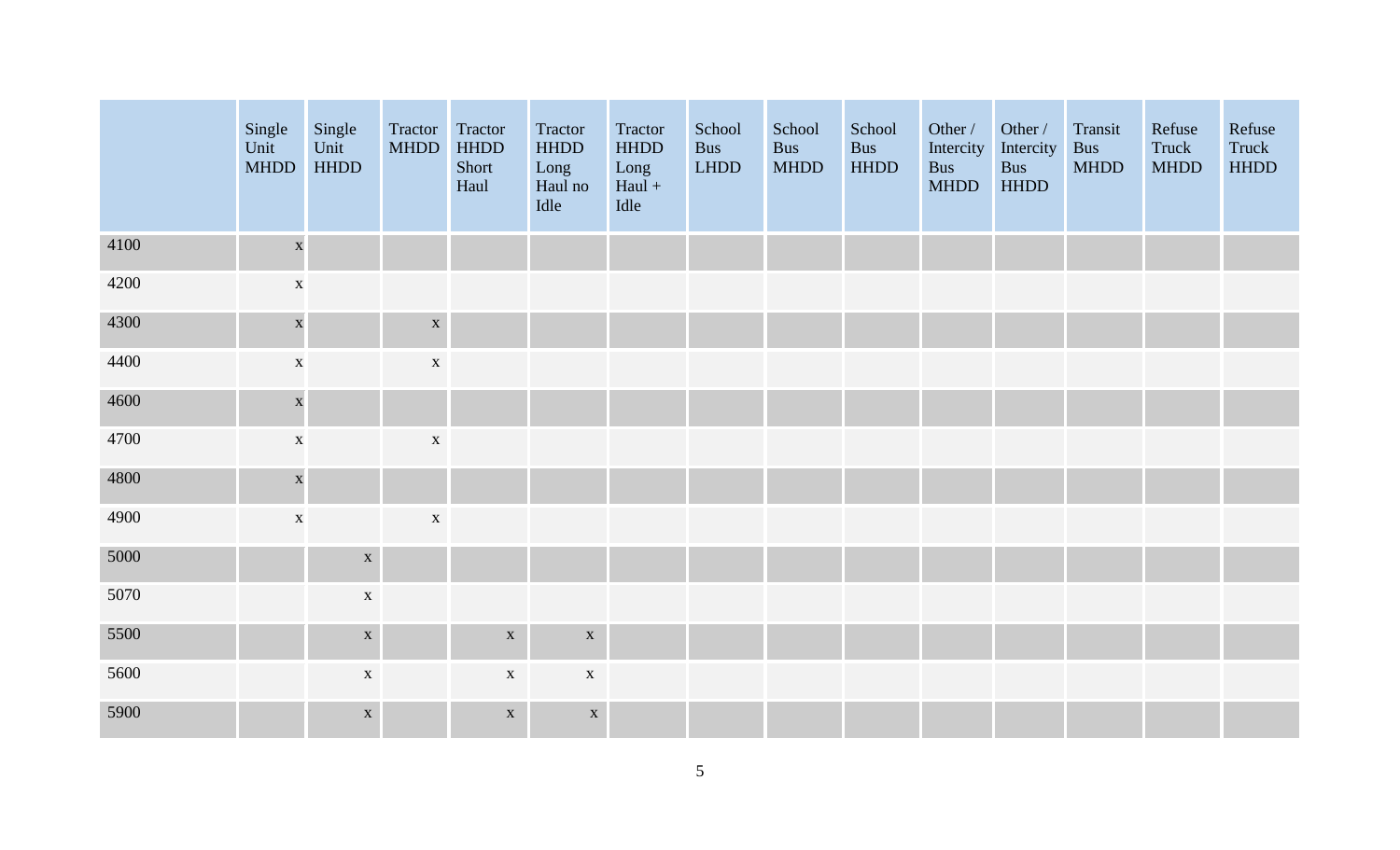|      | Single<br>Unit<br><b>MHDD</b> | Single<br>Unit<br><b>HHDD</b> | Tractor<br><b>MHDD</b> | Tractor<br><b>HHDD</b><br>Short<br>Haul | Tractor<br>HHDD<br>Long<br>Haul no<br>Idle | Tractor<br><b>HHDD</b><br>Long<br>$Haul +$<br>Idle | School<br><b>Bus</b><br><b>LHDD</b> | School<br><b>Bus</b><br><b>MHDD</b> | School<br><b>Bus</b><br><b>HHDD</b> | Other /<br>Intercity<br>Bus<br><b>MHDD</b> | Other /<br>Intercity<br>Bus<br><b>HHDD</b> | Transit<br><b>Bus</b><br><b>MHDD</b> | Refuse<br>Truck<br><b>MHDD</b> | Refuse<br>Truck<br><b>HHDD</b> |
|------|-------------------------------|-------------------------------|------------------------|-----------------------------------------|--------------------------------------------|----------------------------------------------------|-------------------------------------|-------------------------------------|-------------------------------------|--------------------------------------------|--------------------------------------------|--------------------------------------|--------------------------------|--------------------------------|
| 7100 | $\mathbf X$                   |                               | $\mathbf X$            |                                         |                                            |                                                    |                                     |                                     |                                     |                                            |                                            |                                      |                                |                                |
| 7300 | $\mathbf X$                   |                               | $\mathbf X$            |                                         |                                            |                                                    |                                     |                                     |                                     |                                            |                                            |                                      |                                |                                |
| 7400 | $\mathbf X$                   |                               | $\mathbf X$            |                                         |                                            |                                                    |                                     |                                     |                                     |                                            |                                            |                                      |                                |                                |
| 7500 | $\mathbf{X}$                  |                               | $\mathbf X$            |                                         |                                            |                                                    |                                     |                                     |                                     |                                            |                                            |                                      |                                |                                |
| 7600 |                               | $\mathbf X$                   |                        | $\mathbf X$                             |                                            |                                                    |                                     |                                     |                                     |                                            |                                            |                                      |                                |                                |
| 7700 |                               | $\mathbf X$                   |                        | $\mathbf X$                             |                                            |                                                    |                                     |                                     |                                     |                                            |                                            |                                      |                                |                                |
| 8100 |                               | $\mathbf X$                   |                        |                                         | $\mathbf X$                                |                                                    |                                     |                                     |                                     |                                            |                                            |                                      |                                |                                |
| 8200 |                               | $\mathbf X$                   |                        |                                         | $\mathbf X$                                |                                                    |                                     |                                     |                                     |                                            |                                            |                                      |                                |                                |
| 8300 |                               | $\mathbf X$                   |                        |                                         | $\mathbf X$                                |                                                    |                                     |                                     |                                     |                                            |                                            |                                      |                                |                                |
| 8500 | $\mathbf X$                   |                               | $\mathbf X$            |                                         | $\mathbf X$                                |                                                    |                                     |                                     |                                     |                                            |                                            |                                      |                                |                                |
| 8600 |                               | $\mathbf X$                   |                        |                                         | $\mathbf X$                                |                                                    |                                     |                                     |                                     |                                            |                                            |                                      |                                |                                |
| 9100 |                               |                               |                        | $\mathbf X$                             |                                            | $\mathbf X$                                        |                                     |                                     |                                     |                                            |                                            |                                      |                                |                                |
| 9200 |                               |                               |                        | $\mathbf X$                             |                                            | $\mathbf X$                                        |                                     |                                     |                                     |                                            |                                            |                                      |                                |                                |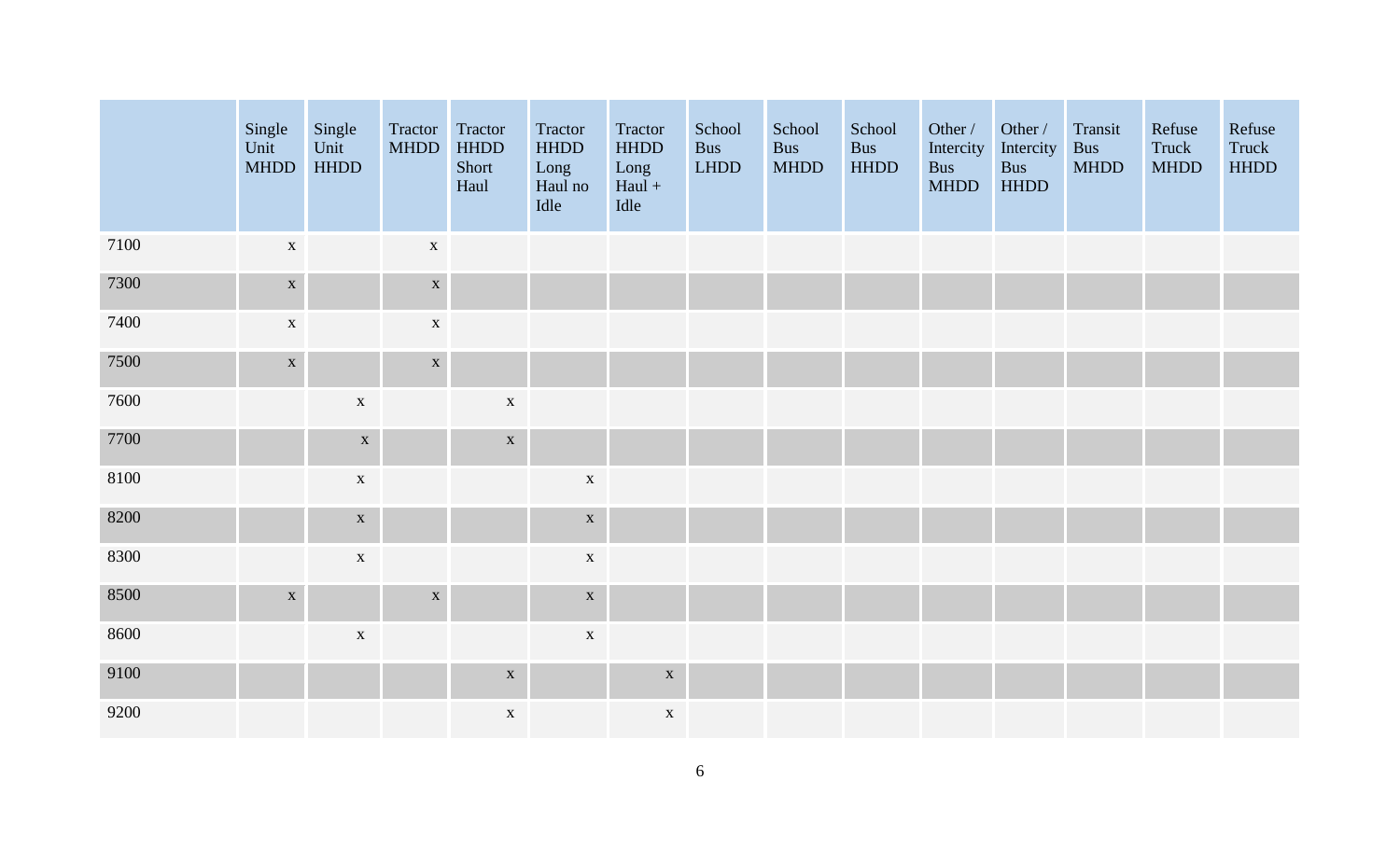|         | Single<br>Unit<br><b>MHDD</b> | Single<br>Unit<br><b>HHDD</b> | Tractor<br><b>MHDD</b> | Tractor<br><b>HHDD</b><br>Short<br>Haul | Tractor<br><b>HHDD</b><br>Long<br>Haul no<br>Idle | Tractor<br><b>HHDD</b><br>Long<br>$Haul +$<br>Idle | School<br><b>Bus</b><br>$L{\hbox{\small{HDD}}}$ | School<br><b>Bus</b><br><b>MHDD</b> | School<br><b>Bus</b><br><b>HHDD</b> | Other /<br>Intercity<br><b>Bus</b><br><b>MHDD</b> | Other /<br>Intercity<br><b>Bus</b><br><b>HHDD</b> | Transit<br><b>Bus</b><br><b>MHDD</b> | Refuse<br>Truck<br><b>MHDD</b> | Refuse<br>Truck<br><b>HHDD</b> |
|---------|-------------------------------|-------------------------------|------------------------|-----------------------------------------|---------------------------------------------------|----------------------------------------------------|-------------------------------------------------|-------------------------------------|-------------------------------------|---------------------------------------------------|---------------------------------------------------|--------------------------------------|--------------------------------|--------------------------------|
| 9300    |                               |                               |                        |                                         |                                                   | $\mathbf X$                                        |                                                 |                                     |                                     |                                                   |                                                   |                                      |                                |                                |
| 9400    |                               |                               |                        |                                         |                                                   | $\mathbf X$                                        |                                                 |                                     |                                     |                                                   |                                                   |                                      |                                |                                |
| 9600    |                               |                               |                        |                                         |                                                   | $\mathbf X$                                        |                                                 |                                     |                                     |                                                   |                                                   |                                      |                                |                                |
| 9700    |                               |                               |                        |                                         |                                                   | $\mathbf X$                                        |                                                 |                                     |                                     |                                                   |                                                   |                                      |                                |                                |
| 9800    |                               |                               |                        |                                         |                                                   | $\mathbf X$                                        |                                                 |                                     |                                     |                                                   |                                                   |                                      |                                |                                |
| 9900    |                               |                               |                        |                                         |                                                   | $\mathbf X$                                        |                                                 |                                     |                                     |                                                   |                                                   |                                      |                                |                                |
| 1452SC  | $\mathbf X$                   |                               |                        |                                         |                                                   |                                                    |                                                 |                                     |                                     |                                                   |                                                   |                                      |                                |                                |
| 1552SC  | $\mathbf X$                   |                               |                        |                                         |                                                   |                                                    |                                                 |                                     |                                     |                                                   |                                                   |                                      |                                |                                |
| 1652SC  | $\mathbf{x}$                  |                               |                        |                                         |                                                   |                                                    |                                                 |                                     |                                     |                                                   |                                                   |                                      |                                |                                |
| 1652UPS | $\mathbf X$                   |                               |                        |                                         |                                                   |                                                    |                                                 |                                     |                                     |                                                   |                                                   |                                      |                                |                                |
| 3000 FE |                               |                               |                        |                                         |                                                   |                                                    |                                                 | $\mathbf X$                         |                                     |                                                   |                                                   |                                      |                                |                                |
| 3000 IC |                               |                               |                        |                                         |                                                   |                                                    |                                                 | $\mathbf X$                         |                                     |                                                   |                                                   |                                      |                                |                                |
| 3900FC  |                               |                               |                        |                                         |                                                   |                                                    |                                                 | $\mathbf X$                         |                                     |                                                   |                                                   |                                      |                                |                                |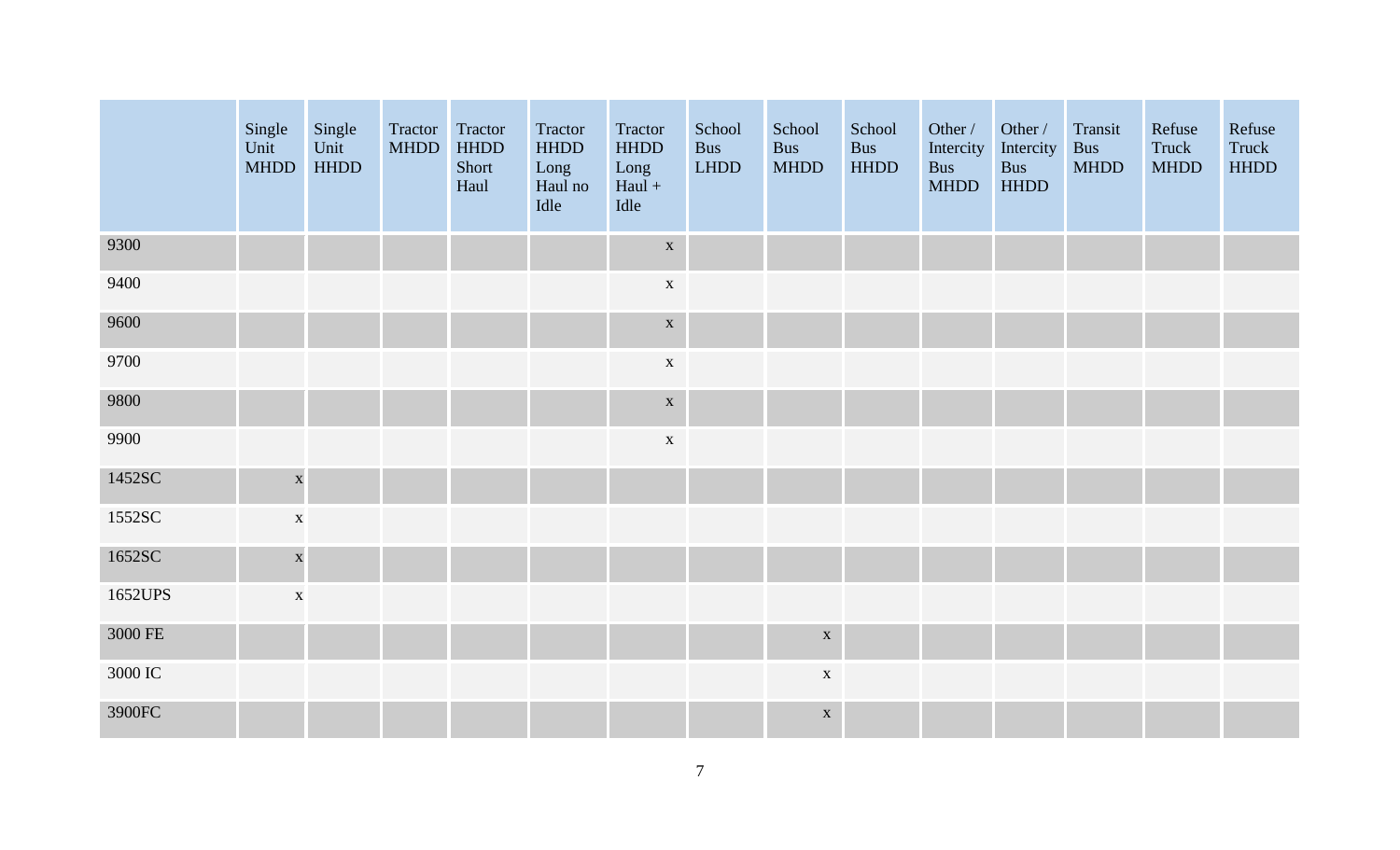|                  | Single<br>Unit<br><b>MHDD</b> | Single<br>Unit<br><b>HHDD</b> | Tractor<br><b>MHDD</b> | Tractor<br><b>HHDD</b><br>Short<br>Haul | Tractor<br><b>HHDD</b><br>Long<br>Haul no<br>Idle | Tractor<br><b>HHDD</b><br>Long<br>$Haul +$<br>Idle | School<br><b>Bus</b><br><b>LHDD</b> | School<br>Bus<br><b>MHDD</b> | School<br><b>Bus</b><br><b>HHDD</b> | Other /<br>Intercity<br><b>Bus</b><br><b>MHDD</b> | Other /<br>Intercity<br><b>Bus</b><br><b>HHDD</b> | Transit<br><b>Bus</b><br><b>MHDD</b> | Refuse<br>Truck<br><b>MHDD</b> | Refuse<br>Truck<br><b>HHDD</b> |
|------------------|-------------------------------|-------------------------------|------------------------|-----------------------------------------|---------------------------------------------------|----------------------------------------------------|-------------------------------------|------------------------------|-------------------------------------|---------------------------------------------------|---------------------------------------------------|--------------------------------------|--------------------------------|--------------------------------|
| 4200 LP          | $\mathbf X$                   |                               |                        |                                         |                                                   |                                                    |                                     |                              |                                     |                                                   |                                                   |                                      |                                |                                |
| 4300 LP          | $\mathbf{x}$                  |                               |                        |                                         |                                                   |                                                    |                                     |                              |                                     |                                                   |                                                   |                                      |                                |                                |
| 4400 LP          | $\mathbf X$                   |                               |                        |                                         |                                                   |                                                    |                                     |                              |                                     |                                                   |                                                   |                                      |                                |                                |
| 4600LP           | $\mathbf{\overline{X}}$       |                               |                        |                                         |                                                   |                                                    |                                     |                              |                                     |                                                   |                                                   |                                      |                                |                                |
| 4700LP           | $\mathbf X$                   |                               |                        |                                         |                                                   |                                                    |                                     |                              |                                     |                                                   |                                                   |                                      |                                |                                |
| 4700LPX          | $\mathbf{x}$                  |                               |                        |                                         |                                                   |                                                    |                                     |                              |                                     |                                                   |                                                   |                                      |                                |                                |
| 8100CH           |                               |                               |                        | $\mathbf X$                             | $\mathbf X$                                       |                                                    |                                     |                              |                                     |                                                   |                                                   |                                      |                                |                                |
| 9100I            |                               |                               |                        | $\mathbf X$                             |                                                   | $\mathbf X$                                        |                                     |                              |                                     |                                                   |                                                   |                                      |                                |                                |
| 9200I            |                               |                               |                        | $\mathbf X$                             |                                                   | $\mathbf X$                                        |                                     |                              |                                     |                                                   |                                                   |                                      |                                |                                |
| 9400I            |                               |                               |                        |                                         |                                                   | $\mathbf X$                                        |                                     |                              |                                     |                                                   |                                                   |                                      |                                |                                |
| <b>9600 DBLS</b> |                               |                               |                        |                                         |                                                   | $\mathbf X$                                        |                                     |                              |                                     |                                                   |                                                   |                                      |                                |                                |
| 9600 LORIDER     |                               |                               |                        |                                         |                                                   | $\mathbf X$                                        |                                     |                              |                                     |                                                   |                                                   |                                      |                                |                                |
| 9700 LORIDER     |                               |                               |                        |                                         |                                                   | $\mathbf X$                                        |                                     |                              |                                     |                                                   |                                                   |                                      |                                |                                |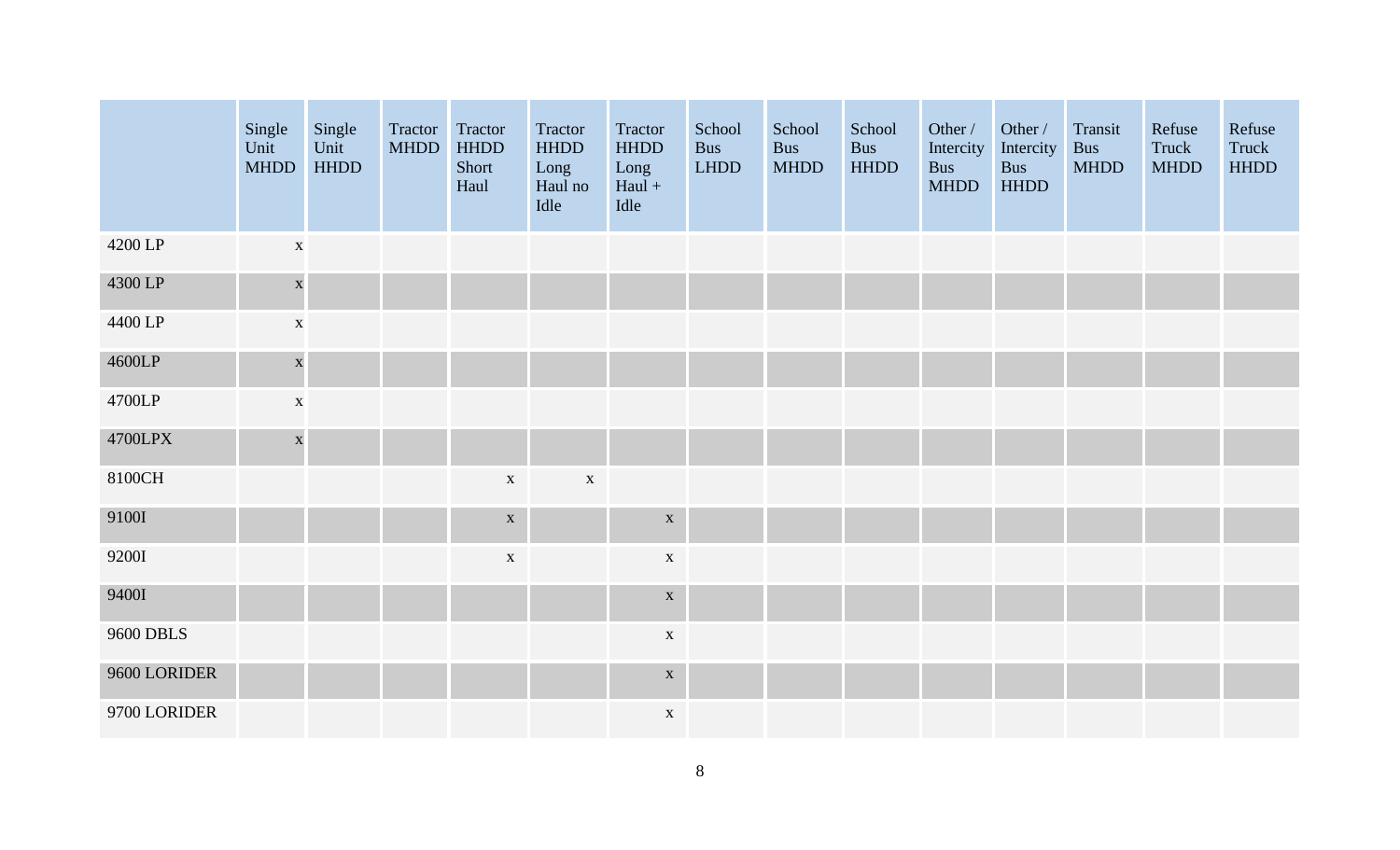|                   | Single<br>Unit<br><b>MHDD</b> | Single<br>Unit<br><b>HHDD</b> | Tractor<br><b>MHDD</b> | Tractor<br><b>HHDD</b><br>Short<br>Haul | Tractor<br><b>HHDD</b><br>Long<br>Haul no<br>Idle | Tractor<br><b>HHDD</b><br>Long<br>$Haul +$<br>Idle | School<br><b>Bus</b><br>LHDD | School<br><b>Bus</b><br><b>MHDD</b> | School<br><b>Bus</b><br><b>HHDD</b> | Other /<br>Intercity<br><b>Bus</b><br><b>MHDD</b> | Other /<br>Intercity<br><b>Bus</b><br><b>HHDD</b> | Transit<br><b>Bus</b><br><b>MHDD</b> | Refuse<br>Truck<br><b>MHDD</b> | Refuse<br>Truck<br><b>HHDD</b> |
|-------------------|-------------------------------|-------------------------------|------------------------|-----------------------------------------|---------------------------------------------------|----------------------------------------------------|------------------------------|-------------------------------------|-------------------------------------|---------------------------------------------------|---------------------------------------------------|--------------------------------------|--------------------------------|--------------------------------|
| 9900I             |                               |                               |                        |                                         |                                                   | $\mathbf X$                                        |                              |                                     |                                     |                                                   |                                                   |                                      |                                |                                |
| 9900IX            |                               |                               |                        |                                         |                                                   | $\mathbf X$                                        |                              |                                     |                                     |                                                   |                                                   |                                      |                                |                                |
| <b>CV515</b>      | $\mathbf X$                   |                               |                        |                                         |                                                   |                                                    |                              |                                     |                                     |                                                   |                                                   |                                      |                                |                                |
| EAGLE             |                               |                               |                        |                                         |                                                   | $\mathbf X$                                        |                              |                                     |                                     |                                                   |                                                   |                                      |                                |                                |
| F5070             |                               | $\mathbf X$                   |                        |                                         |                                                   |                                                    |                              |                                     |                                     |                                                   |                                                   |                                      |                                |                                |
| F5070-WW          |                               | $\mathbf X$                   |                        |                                         |                                                   |                                                    |                              |                                     |                                     |                                                   |                                                   |                                      |                                |                                |
| <b>GENESIS RE</b> |                               |                               |                        |                                         |                                                   |                                                    |                              |                                     | $\mathbf X$                         |                                                   |                                                   |                                      |                                |                                |
| HV507             |                               | $\mathbf X$                   | $\mathbf X$            |                                         |                                                   |                                                    |                              |                                     |                                     |                                                   |                                                   |                                      |                                |                                |
| HV513             |                               | $\mathbf X$                   |                        | $\mathbf X$                             |                                                   |                                                    |                              |                                     |                                     |                                                   |                                                   |                                      |                                |                                |
| HV607             |                               | $\mathbf X$                   | $\mathbf X$            |                                         |                                                   |                                                    |                              |                                     |                                     |                                                   |                                                   |                                      |                                |                                |
| HV613             |                               | $\mathbf X$                   |                        | $\mathbf X$                             |                                                   |                                                    |                              |                                     |                                     |                                                   |                                                   |                                      |                                |                                |
| HX515             |                               | $\mathbf X$                   |                        |                                         |                                                   |                                                    |                              |                                     |                                     |                                                   |                                                   |                                      |                                |                                |
| HX520             |                               | $\mathbf X$                   |                        |                                         |                                                   | $\mathbf X$                                        |                              |                                     |                                     |                                                   |                                                   |                                      |                                |                                |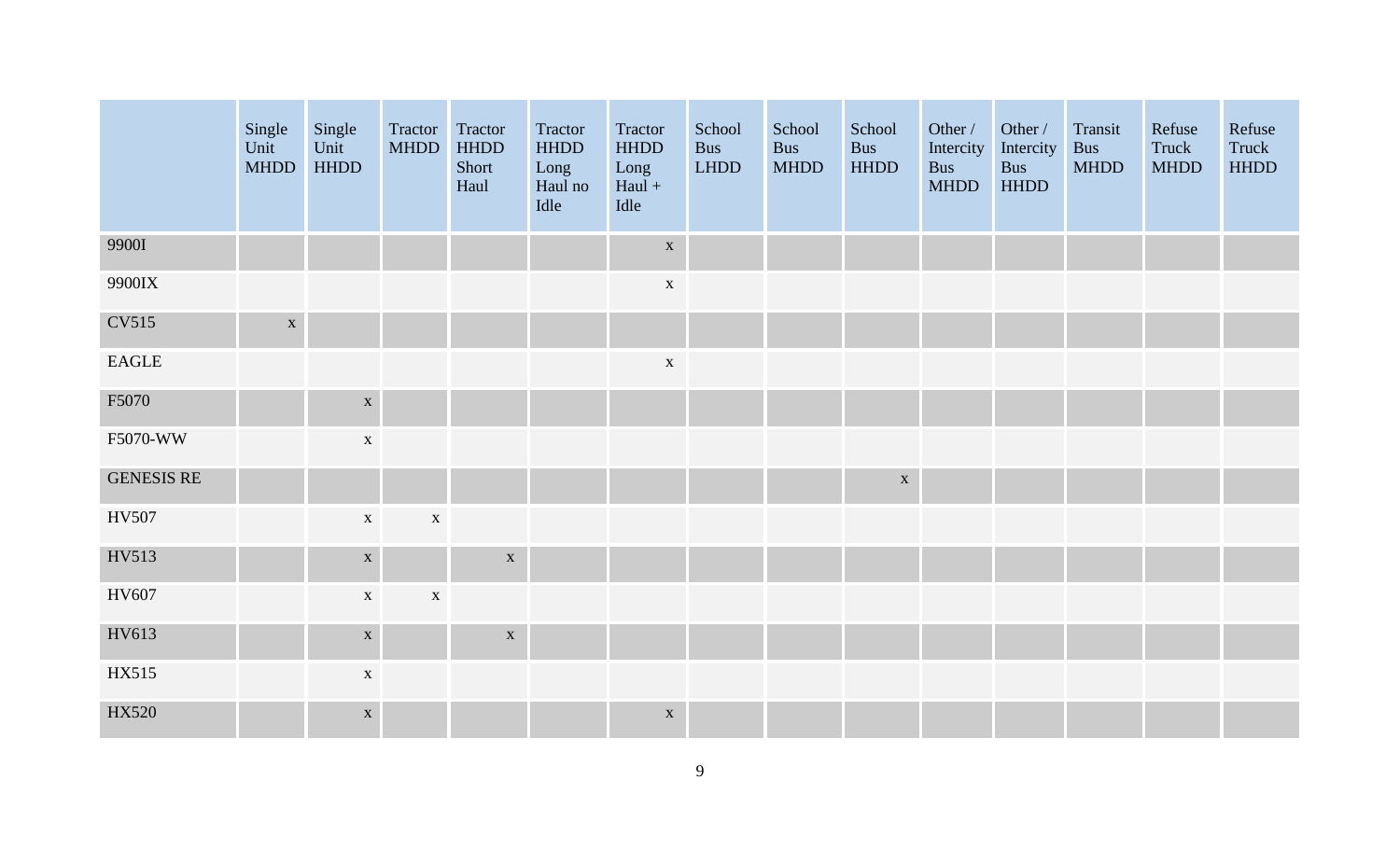|                          | Single<br>Unit<br><b>MHDD</b> | Single<br>Unit<br><b>HHDD</b> | Tractor Tractor<br><b>MHDD</b> | <b>HHDD</b><br>Short<br>Haul | Tractor<br><b>HHDD</b><br>Long<br>Haul no<br>Idle | Tractor<br><b>HHDD</b><br>Long<br>$Haul +$<br>Idle | School<br><b>Bus</b><br><b>LHDD</b> | School<br><b>Bus</b><br><b>MHDD</b> | School<br><b>Bus</b><br><b>HHDD</b> | Other /<br>Intercity<br><b>Bus</b><br><b>MHDD</b> | Other /<br>Intercity<br>Bus<br><b>HHDD</b> | Transit<br><b>Bus</b><br><b>MHDD</b> | Refuse<br>Truck<br><b>MHDD</b> | Refuse<br>Truck<br><b>HHDD</b> |
|--------------------------|-------------------------------|-------------------------------|--------------------------------|------------------------------|---------------------------------------------------|----------------------------------------------------|-------------------------------------|-------------------------------------|-------------------------------------|---------------------------------------------------|--------------------------------------------|--------------------------------------|--------------------------------|--------------------------------|
| HX615                    |                               | $\mathbf X$                   |                                |                              |                                                   |                                                    |                                     |                                     |                                     |                                                   |                                            |                                      |                                |                                |
| HX620                    |                               | $\mathbf X$                   |                                |                              |                                                   | $\mathbf X$                                        |                                     |                                     |                                     |                                                   |                                            |                                      |                                |                                |
| <b>LONESTAR</b>          |                               |                               |                                |                              |                                                   | $\mathbf X$                                        |                                     |                                     |                                     |                                                   |                                            |                                      |                                |                                |
| LT625                    |                               |                               |                                |                              |                                                   | $\mathbf X$                                        |                                     |                                     |                                     |                                                   |                                            |                                      |                                |                                |
| MV607                    | $\mathbf X$                   |                               | $\mathbf X$                    |                              |                                                   |                                                    |                                     |                                     |                                     |                                                   |                                            |                                      |                                |                                |
| PRO LA617                |                               |                               |                                |                              |                                                   | $\mathbf X$                                        |                                     |                                     |                                     |                                                   |                                            |                                      |                                |                                |
| PRO LA627<br>PREM        |                               |                               |                                |                              |                                                   | $\mathbf X$                                        |                                     |                                     |                                     |                                                   |                                            |                                      |                                |                                |
| PRO LA637<br><b>LMTD</b> |                               |                               |                                |                              |                                                   | $\mathbf X$                                        |                                     |                                     |                                     |                                                   |                                            |                                      |                                |                                |
| PRO LA647                |                               |                               |                                |                              |                                                   | $\mathbf X$                                        |                                     |                                     |                                     |                                                   |                                            |                                      |                                |                                |
| PRO LA657<br>PREM        |                               |                               |                                |                              |                                                   | $\mathbf X$                                        |                                     |                                     |                                     |                                                   |                                            |                                      |                                |                                |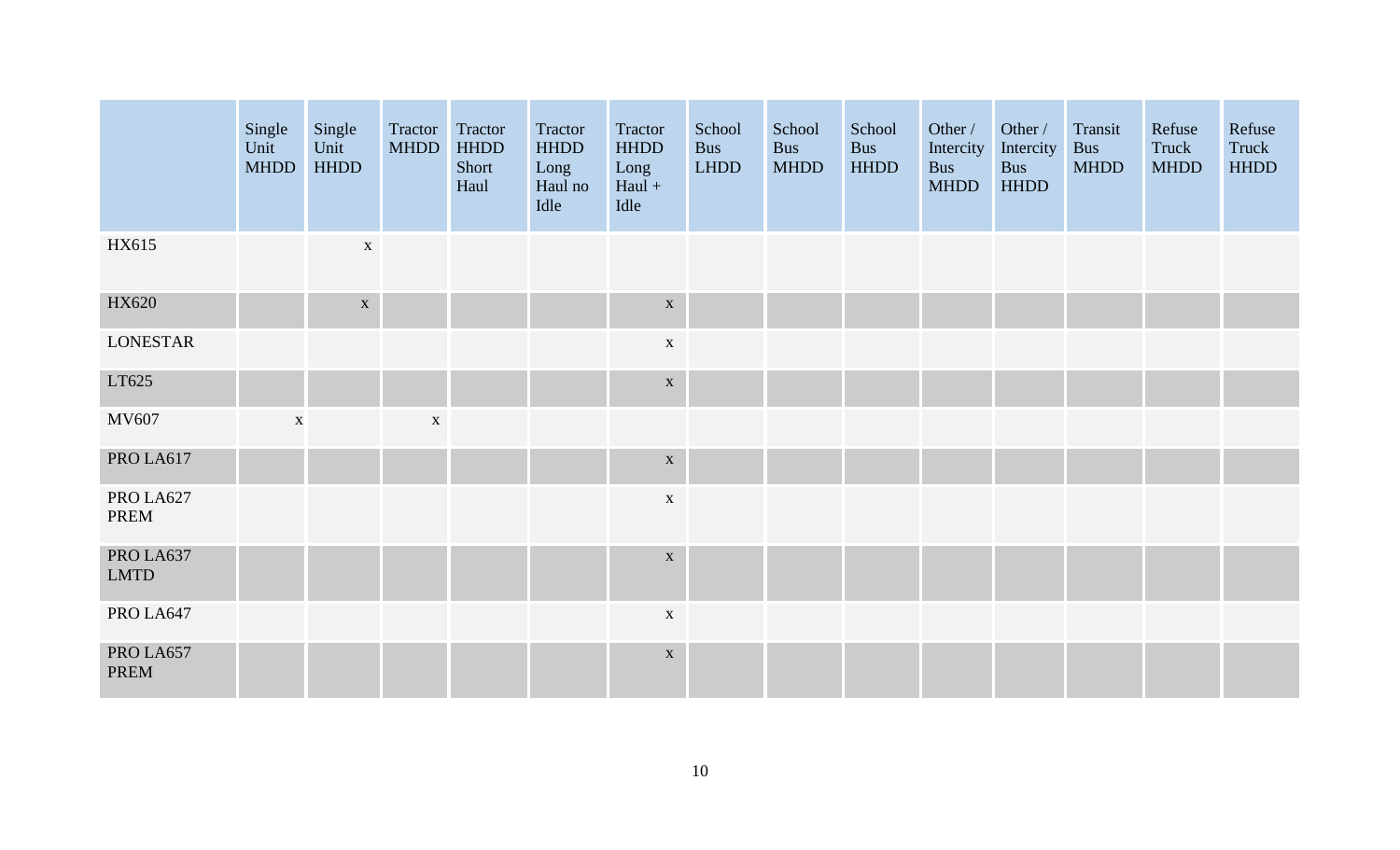|                          | Single<br>Unit<br><b>MHDD</b> | Single<br>Unit<br><b>HHDD</b> | Tractor Tractor<br><b>MHDD</b> | <b>HHDD</b><br>Short<br>Haul | Tractor<br><b>HHDD</b><br>Long<br>Haul no<br>Idle | Tractor<br><b>HHDD</b><br>Long<br>$Haul +$<br>Idle | School<br><b>Bus</b><br><b>LHDD</b> | School<br><b>Bus</b><br><b>MHDD</b> | School<br>Bus<br><b>HHDD</b> | Other /<br>Intercity<br><b>Bus</b><br><b>MHDD</b> | Other /<br>Intercity<br><b>Bus</b><br><b>HHDD</b> | Transit<br><b>Bus</b><br><b>MHDD</b> | Refuse<br>Truck<br><b>MHDD</b> | Refuse<br>Truck<br><b>HHDD</b> |
|--------------------------|-------------------------------|-------------------------------|--------------------------------|------------------------------|---------------------------------------------------|----------------------------------------------------|-------------------------------------|-------------------------------------|------------------------------|---------------------------------------------------|---------------------------------------------------|--------------------------------------|--------------------------------|--------------------------------|
| PRO LA667<br><b>LMTD</b> |                               |                               |                                |                              |                                                   | $\mathbf X$                                        |                                     |                                     |                              |                                                   |                                                   |                                      |                                |                                |
| PRO LA677                |                               |                               |                                |                              |                                                   | $\mathbf X$                                        |                                     |                                     |                              |                                                   |                                                   |                                      |                                |                                |
| PRO LA687                |                               |                               |                                |                              |                                                   | $\mathbf X$                                        |                                     |                                     |                              |                                                   |                                                   |                                      |                                |                                |
| PRO LF617                |                               |                               |                                |                              |                                                   | $\mathbf X$                                        |                                     |                                     |                              |                                                   |                                                   |                                      |                                |                                |
| PRO LF627<br>PREM        |                               |                               |                                |                              |                                                   | $\mathbf X$                                        |                                     |                                     |                              |                                                   |                                                   |                                      |                                |                                |
| PRO LF637<br><b>LMTD</b> |                               |                               |                                |                              |                                                   | $\mathbf X$                                        |                                     |                                     |                              |                                                   |                                                   |                                      |                                |                                |
| PRO LF647                |                               |                               |                                |                              |                                                   | $\mathbf X$                                        |                                     |                                     |                              |                                                   |                                                   |                                      |                                |                                |
| PRO LF657<br><b>PREM</b> |                               |                               |                                |                              |                                                   | $\mathbf X$                                        |                                     |                                     |                              |                                                   |                                                   |                                      |                                |                                |
| PRO LF667<br><b>LMTD</b> |                               |                               |                                |                              |                                                   | $\mathbf X$                                        |                                     |                                     |                              |                                                   |                                                   |                                      |                                |                                |
| PRO LF677                |                               |                               |                                |                              |                                                   | $\mathbf X$                                        |                                     |                                     |                              |                                                   |                                                   |                                      |                                |                                |